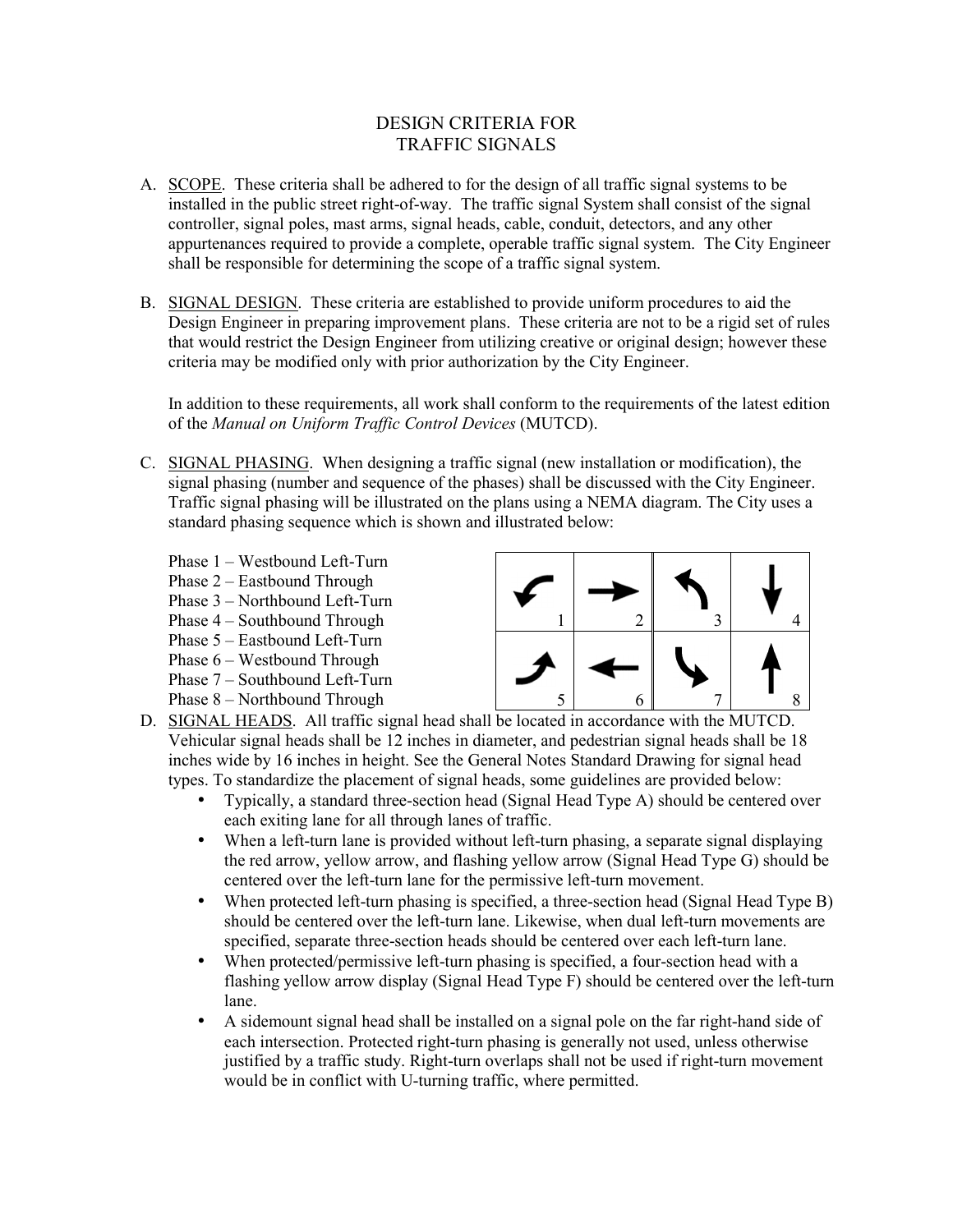All traffic signal and pedestrian indications shall have light emitting diode (LED) displays. Countdown displays shall be used for pedestrian indications. In addition, backplates shall be provided for all traffic

Conductors Entering | Type of Pull

signal heads that are mounted to mast arms. Signal heads that are mounted to the signal pole or pedestal poles should not be equipped with backplates, unless the posted speed limit for the approach is 45 mph or more.

E. SIGNAL POLES. All traffic signals shall include metal poles with mast arm mounted signal heads. Wood poles and/or span wire mounted signal heads will only be allowed for temporary traffic signal installations at the discretion of the City Engineer.

Signal poles shall typically be located a minimum of 6 feet from the back of curb (or edge of pavement where there is no curb) to the center of the pole. However, no signal pole or base shall be located within 2 feet of the face of curb or edge of pavement. Signal pole bases should be flush mounted at all locations with curbed streets. At locations without curbs a foundation that extends above ground may be used. Mast arm lengths shall be designed with an extra two feet in length in order to accommodate varying field conditions.

Pedestrian signals and pushbuttons are required for all crosswalks. Pushbuttons shall be located per the provisions of the MUTCD and the Americans with Disabilities Act (ADA); therefore, pole locations must be coordinated with the design of curb ramps. A separate pushbutton shall be installed for each curb ramp, adjacent to a level landing area. The pushbutton shall be located within 5 feet of the crosswalk line extended, and no further than 10 feet from the edge of curb or pavement. Where two pushbuttons are located on the same corner, the two buttons should be located on separate poles, spaced at least 10 feet apart. If any of these conditions cannot be met, it should be discussed with the City Engineer.

- F. CONDUIT. All conduit for traffic signal systems shall be either Schedule 40 polyvinyl chloride (PVC) conduit or SDR 11 high density polyethylene (HDPE) conduit. Signal conduit shall typically be per the sizes below:
	- 3-inch PVC conduit for secondary service cables
	- 4-inch conduit between signal poles and pull boxes for 120 Volt equipment
	- 4-inch conduit between pull boxes for 120 Volt equipment
	- Two 4-inch conduits between signal controller and adjacent pull box for 120 Volt equipment
	- 1.5-inch conduit for loop detector lead-in cable from pull box to junction boxes
	- 1.5-inch conduit for loop detector from junction box to curb (2 loops max. per conduit)
	- 2-inch conduit for low voltage cables (EVP, video, radar, loops, etc.)
	- 2-inch conduit for signal interconnect, if required.

The conduit sizes above are typical applications. The Design Engineer shall verify that the signal conduit is properly sized so that no more than 40 percent of the conduit cross-sectional area is filled.

The quantity of conduit is calculated by adding the center to center distances between equipment. All of the center to center distances should be subtotaled and multiplied by 102% to allow for bending of conduit to avoid obstructions. The method of conduit installation is not quantified.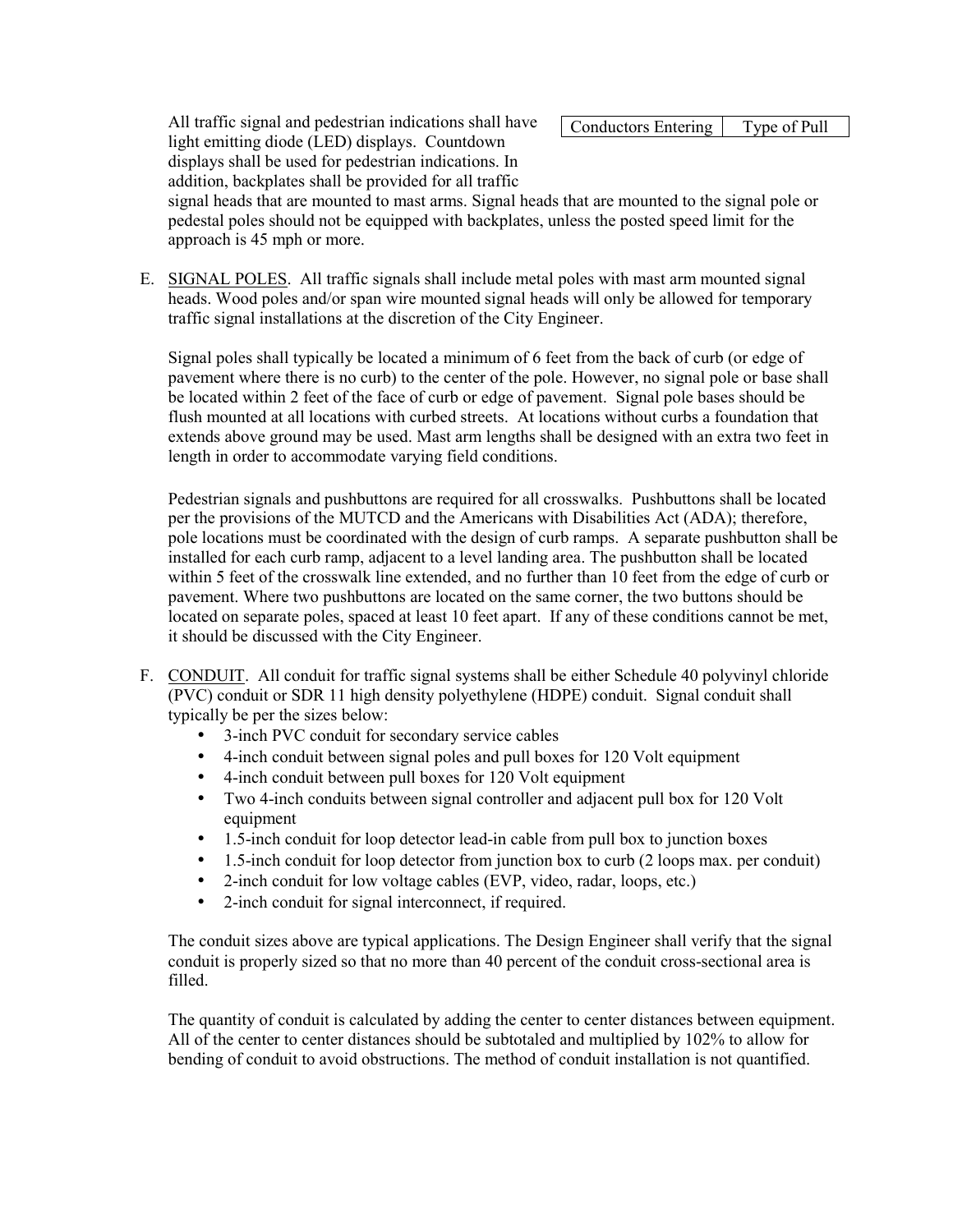G. PULL AND JUNCTION BOXES. Pull boxes shall typically be provided whenever conduit changes direction and adjacent to signal poles and controllers. The type of pull box used is based on the number of conductors entering the box, as shown in the table to

| Pull Box  | <b>Box</b> |
|-----------|------------|
| $-22$     | Class 1    |
| $23 - 68$ | Class 2    |
|           | Class 3    |

the right. Type 2 Junction boxes should typically be used adjacent to detector loop locations for the splicing of loop wire to the lead-in cable.

Pull and junction boxes shall be installed at least 2 feet from the back of curb to the edge of the box and no closer than 10 feet from any pole. The distance between pull and junction boxes shall not exceed 300 feet to facilitate the pulling of cable. The installation of boxes in streets, driveways, and curb ramps is unacceptable. In addition, the City prefers that boxes not be installed in the sidewalk. Boxes should be located on level ground, clear of ditches.

- H. SIGNAL CONTROLLER CABINET. Signal controller cabinets are typically located behind the sidewalk, or at least 10 feet from the back of the curb (or edge of pavement where there is no curb). Cabinets should be located on level ground, clear of ditches, and clear of sight lines for right-turning traffic. The cabinet shall be oriented such that when a technician is facing the front of the cabinet, they can look over the top and see the intersection ahead of them.
- I. SECONDARY SERVICE ENCLOSURE. The Design Engineer shall coordinate and verify the location of the secondary service point with the electric utility company to ensure availability of service. Secondary service for traffic signals shall be three-wire 120/240 Volt single phase. Service enclosures are typically attached to signal controller cabinets, and installed on the same foundation. Service enclosures shall contain a photoelectric cell, to be oriented to the north or east.

A 3-inch Schedule 40 PVC conduit with power cables shall be installed from the service enclosure to the base of the secondary service point (utility pole, secondary pedestal, or padmount transformer) as designated by the electrical utility company. The conduit should be installed in a straight horizontal line in accordance with the Standard Drawings, and should be 100 feet or less in length. Junction or pull boxes are not permitted in the conduit run between the service enclosure and secondary service point unless authorized by the electrical utility company. Power cables shall be three #2 USE cables. The electrical utility company will supply the meter and connect the power cables to the transformer.

- J. WIRING. City staff has standardized the number of conductors required for various types of traffic signal equipment as indicated below:
	- Vehicular signal head  $-7$  conductor #14 (IMSA specification 19-1)
	- Pedestrian signal head  $-5$  conductor #14 (IMSA specification 19-1)
	- Pedestrian pushbutton detector  $-2$  conductor #14 (IMSA specification 19-1)
	- Loop detector lead-in cable  $-2$  conductor #14 (IMSA specification 50-2)
	- Loop detector 1 conductor #14 (IMSA specification 51-7)
	- Pole and bracket cable  $-3$  conductor #14 (IMSA specification 19-1)

Control cables shall be run continuous from the controller to the base of each signal pole. Splicing of traffic signal cable is not allowed unless shown on the Plans. In pole bases, control cables are spliced and individual cables are run to each signal head on the pole. Jumpers are allowed to adjacent mast arm mounted signal head(s) of the same phase.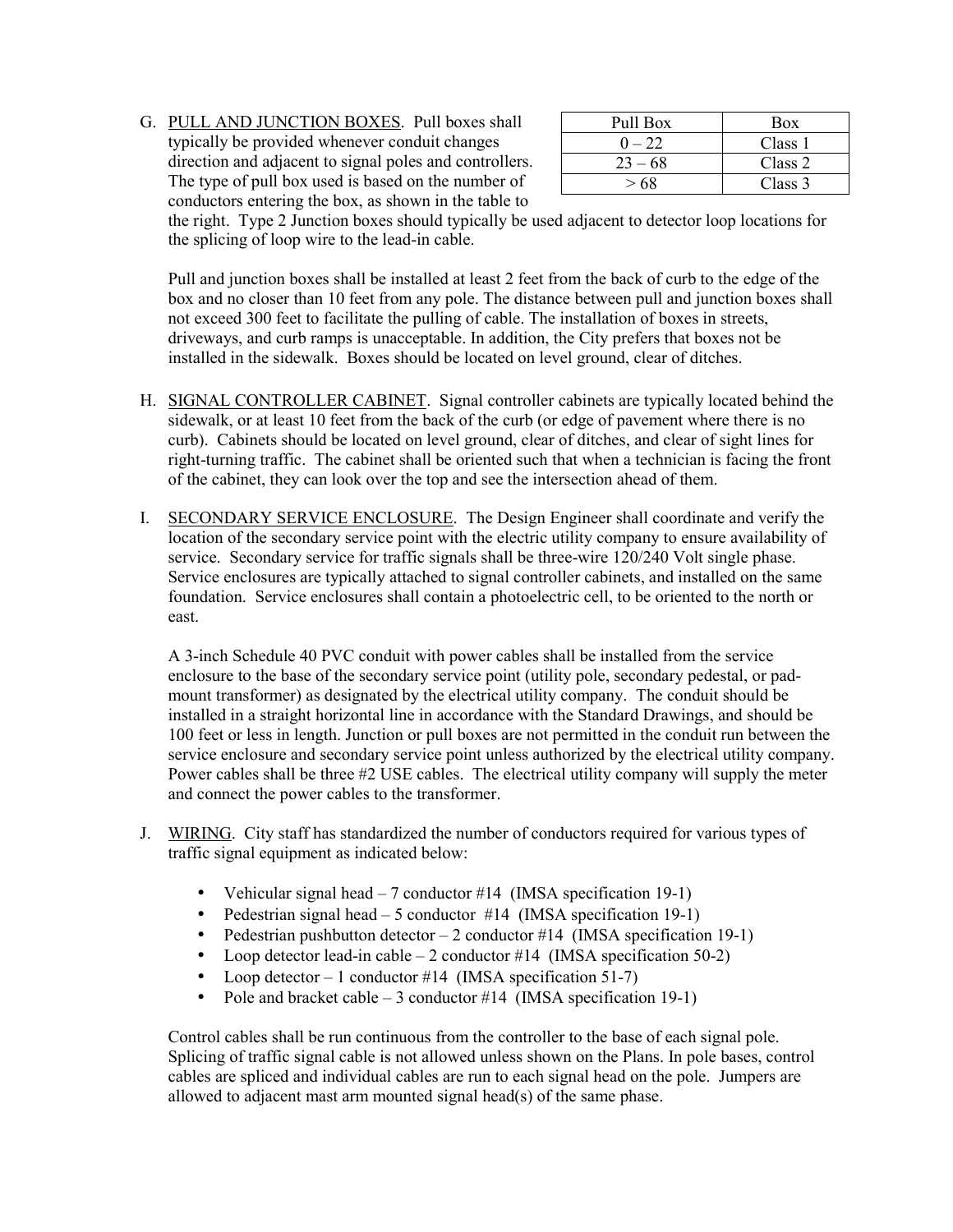Luminaires on signal poles should be LED per the City of Liberty's Approved Products List. In general, Class A luminaires are installed at 35 foot mounting heights, and Class D luminaires are installed at 30 foot mounting heights. Luminaires are to operate on 120 Volt circuit(s) powered from the secondary service enclosure. Street lighting cable for luminaires shall be spliced in pole bases, not in pull boxes. Splices will be made using multiple tap connectors. Two pole and bracket cable conductors shall run inside the pole from the multiple tap connectors to the

| Equipment               | <b>Slack for each cable</b> |
|-------------------------|-----------------------------|
| Pull Box                | 6 feet                      |
| Junction Box            | 3 feet                      |
| Controller              | 8 feet                      |
| Service Enclosure       | 8 feet                      |
| Pedestal Signal Head    | 13 feet                     |
| Mast Arm Signal Head    | 21 feet, plus distance      |
|                         | along arm to head           |
| Pedestrian Signal Head  | 10 feet                     |
| Pedestrian Pushbutton   | 9 feet                      |
| <b>Illuminated Sign</b> | 30 feet                     |
| Luminaire               | 50 feet                     |

luminaire. The third conductor is the equipment ground, which shall run inside the pole from the luminaire to the grounding lug in the pole base.

Cable quantities should include the center to center horizontal distance between equipment. The distance is subtotaled and multiplied by 105% to account for conduit bends and snaking. Cable slack should also be included in the estimate of cable quantities. Cable slack should be computed according to the table to the right, which includes vertical distances to equipment.

- K. GROUNDING. All traffic signal equipment shall be bonded together to form a continuous system. Ground rods shall be installed adjacent to each signal pole foundation and controller. A single #6 bare solid copper ground wire shall run through traffic signal conduit runs, and shall be bonded to each ground rod.
- L. TRAFFIC SIGNAL DETECTION. All signalized intersection shall be fully actuated. Actuation shall typically be achieved through the use of vehicle detection systems, such as induction loop detectors, video detection camera systems, and radar detection systems. When designing a traffic signal (new installation or modification), the type of vehicle detection to be used shall be discussed with the City Engineer. Radar detection is the City's preferred method of vehicle detection.
- M. RADAR DETECTION SYSTEM. Radar detection systems shall be per the City's Approved Products List for both presence and advance vehicle detection. Presence detection is required at the stop bar on each intersection approach. Advance detection may be necessary if the posted speed limit for approaching traffic is 35 mph or higher. Typically, one detector per approach will be used for each type of detection, unless special needs dictate otherwise. The detector(s) should typically be mounted to the signal mast arm. The manufacturer's representative shall be consulted to determine the proper placement of the detectors; and documentation shall be obtained from the manufacturer's representative indicating that the placement is acceptable. In addition to the radar detectors, detection zones should also be illustrated and numbered on the signal plan. Detection zones are typically shown as 6 ft. x 50 ft., centered in the lane, with the leading end of the zone 15 to 20 feet from the nearest edge of the through lane of the intersecting road extended.
- N. VIDEO CAMERA DETECTION SYSTEM. Video camera detection systems shall be per the City's Approved Products List, as directed by the City Engineer. Typically, one camera per approach will be used, unless special needs dictate otherwise. The camera should typically be mounted to the signal mast arm between the signal heads for the left-turn and through movements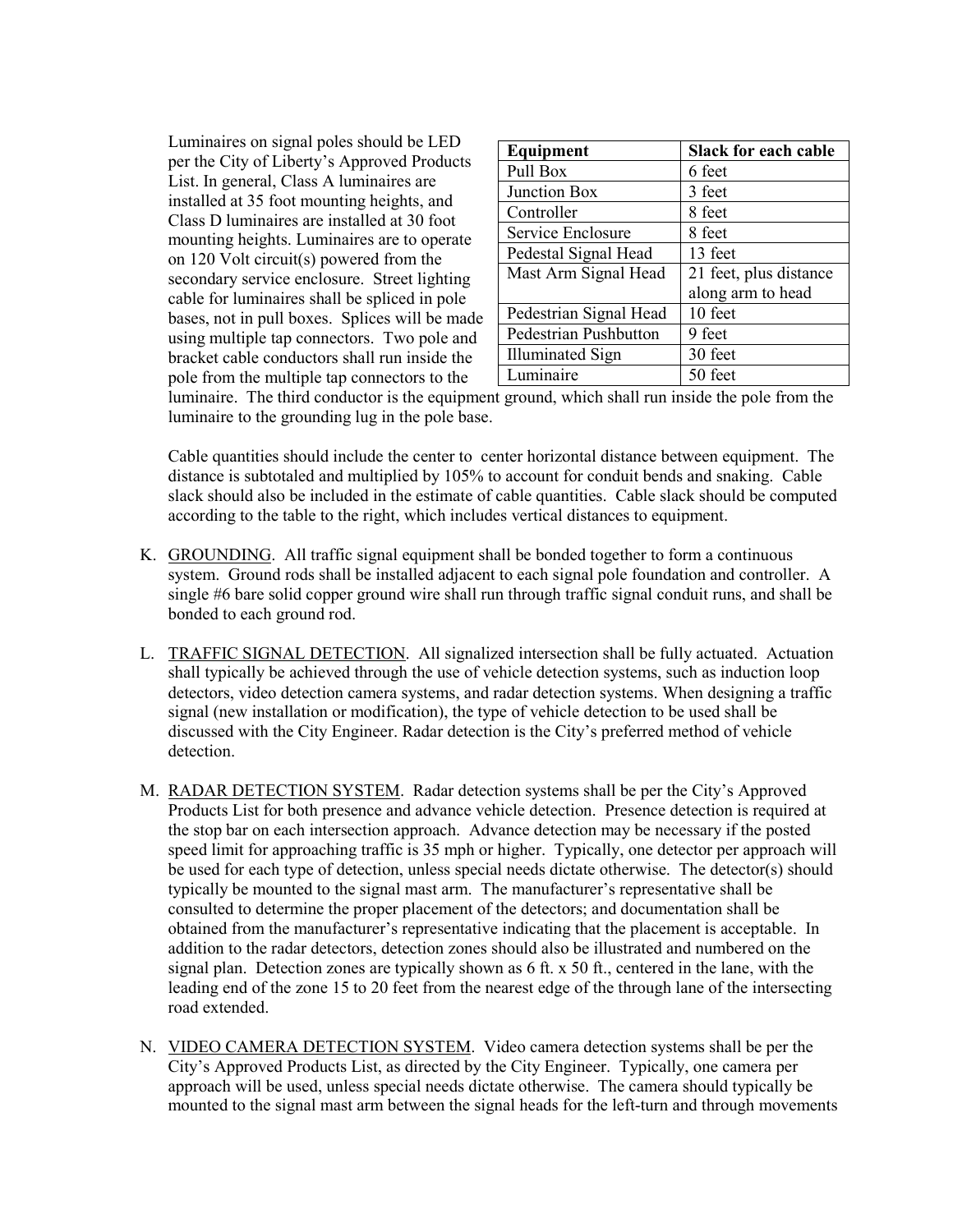using a six-foot riser arm. The manufacturer's representative shall be consulted to determine the proper placement of the video cameras; and documentation shall be obtained from the manufacturer's representative indicating that the placement is acceptable. In addition to the video detectors, detection zones should also be illustrated and numbered on the signal plan. Detection zones are typically shown as 6 ft. x 50 ft., centered in the lane, with the leading end of the zone 15 to 20 feet from the nearest edge of the through lane of the intersecting road extended.

O. INDUCTION LOOP DETECTORS. Standard loop dimensions for stop bar detection include 6 ft. x 50 ft. Quadrapole detector loops. All advance detector loops shall be 6 ft. x 6 ft. detector loops. Advance detection is only used on streets with posted speeds of 35 mph or more, and should be placed at standard distances as indicated in the table below (measured from the back of the stop bar to the back of the loop).

| Posted Speed<br>(mph) | Distance to 1st<br>Detector (feet) | Distance to 2nd<br>Detector (feet) | Distance to 3rd<br>Detector (feet) |
|-----------------------|------------------------------------|------------------------------------|------------------------------------|
| 35                    | 210                                |                                    |                                    |
| 40                    | 210                                | 260                                |                                    |
| 45                    | 210                                | 320                                |                                    |
| 50                    | 210                                | 380                                |                                    |
| 55                    | 210                                | 320                                | 485                                |

In order to determine where to place a 6 ft. x 50 ft. stop bar detector loop, the City typically places the front of the loop 15 to 20 feet from the nearest edge of the through lane of the intersecting road extended.

- P. PEDESTRIAN PUSHBUTTON DETECTORS. Pushbuttons shall meet ADA and MUTCD requirements for Accessible Pedestrians Signals, per the City's Approved Product List. Each pushbutton shall be wired to the adjacent corresponding pedestrian signal head using a 4 conductor #14 signal control cable (IMSA specification 19-1).
- Q. EMERGENCY VEHICLE PRE-EMPTION.Emergency vehicle pre-emption (EVP) equipment shall be as shown on the signal plans and per the City's Approved Product List. Emergency vehicle pre-emption shall be designed for all directions of traffic at an intersection, with the possible exception of private drives. Generally, detectors should be placed on the same mast arm as the vehicular signal indications for the corresponding direction of travel. Detectors should typically be located between the signal heads for the through phase.
- R. TRAFFIC SIGNAL SIGNS. Typically, overhead street name signs should be located on the mast arm. The Design Engineer will compute the sign dimensions and show them on the plans. Any other signage to be installed on mast arms or signal poles shall be shown on the plans. In general, overhead lane control signs (MUTCD Number R3-5 series) are to be installed on mast arms adjacent to left-turn signal heads or flashing yellow arrow signal heads instead of other regulatory signage. Each pedestrian pushbutton shall include a pedestrian sign (MUTCD Number R10-3e) that is installed on the same mounting assembly as the pushbutton.
- **S.** INTERCONNECT. Interconnection of traffic signals is required at locations specified by the City Engineer. Interconnection will be per Missouri Department of Transportation Standards and Specifications.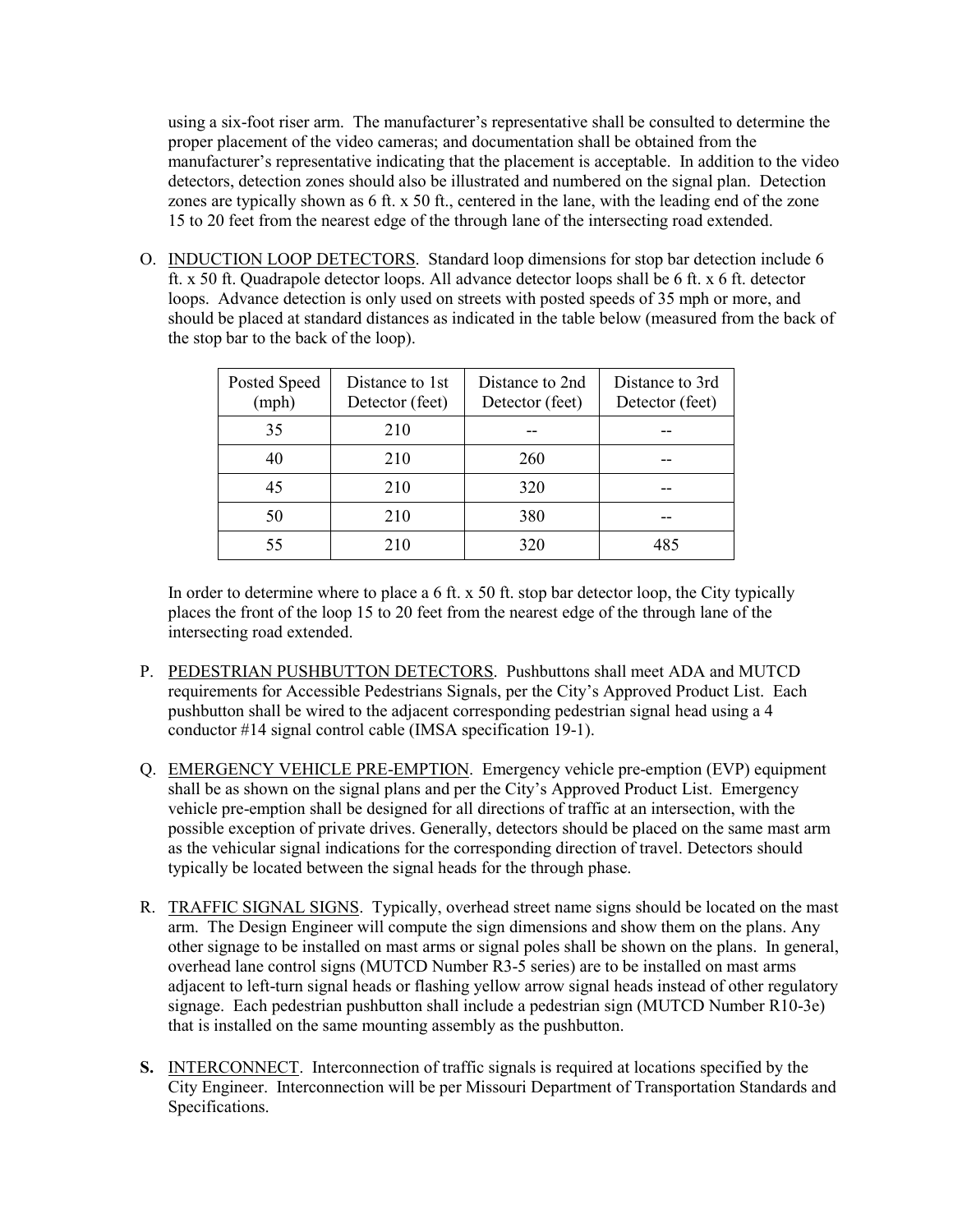# **PLAN REQUIREMENTS**

The traffic signal plans shall include all information necessary to build and check the design of a traffic signal system. Traffic signal plans shall meet all plan submittal requirements for the City of Liberty in addition to the requirements listed in this section.

Traffic signal plans shall consist of the following sheets:

- Title Sheet
- General Notes and Legend Sheet
- Traffic Signal Plan Sheet
- Traffic Signal Interconnect Plan Sheet(s) (if necessary)
- Wiring Diagram
- Signal Equipment Quantities Sheet
- Cable and Conduit Quantities Sheet
- **Standard Detail Sheets**

**Title Sheet:** Title sheet is only required for stand-alone traffic signal projects. If traffic signal plans are part of a larger plan set, a title sheet is not necessary. The title sheet shall meet the City's plan requirements for public improvement projects.

**General Notes and Legend Sheet:** This sheet should contain the following:

- A. List of general notes to the Contractor
- B. Any project specific notes
- C. Legend of symbols that apply to all sheets
- D. Standard sign face details
- E. Traffic signal head legend
- F. List of existing signal equipment to be removed

**Traffic Signal Plan Sheet:** The plan sheet(s) shall include the following information:

- A. One or more plan sheets adequately showing the traffic signal system in relation to the streets and adjacent properties, with a north arrow, and a bar scale at a minimum scale of 1 inch equals 20 feet.
- B. All existing and proposed utilities such as power, gas, water, telephone, cable, sanitary sewer, storm sewer, and other items shall be accurately shown according to the best available information in the records of the owner of the facility, or field location, and shall be identified as to type, size, material, etc., as may be applicable. Existing utilities should be shown in gray.
- C. All existing and known proposed improvements within 50 feet each side of the right-of-way and 100 feet beyond the project limits shall be shown at their proper locations unless otherwise approved or required by the City Engineer. These improvements shall include items such as street pavement, curbs and gutters, sidewalks and driveways, storm and sanitary sewers, water mains and fire hydrants, utility poles and pedestals, trees and shrubs, fences and walls, buildings, and similar items, and shall be identified as to type, size, material, etc., as may be applicable. Irrelevant items may be omitted for new developments. Existing items should be shown in gray. New non-signal items may be shown with a thin black line. Future non-signal items may be shown with a dashed line.
- D. Typically, signal equipment does not need to be identified by station and offset unless stationing is available. When stationing is not available, all pole, box, and controller locations should be dimensioned from the curbs, pavement edges, or other prominent topographical features identified on the base mapping. If the signal is part of an improvement project for which stationing and controls have been developed, street centerline stations should be shown and marked at 100-foot intervals for consistency between the signal and improvement plans.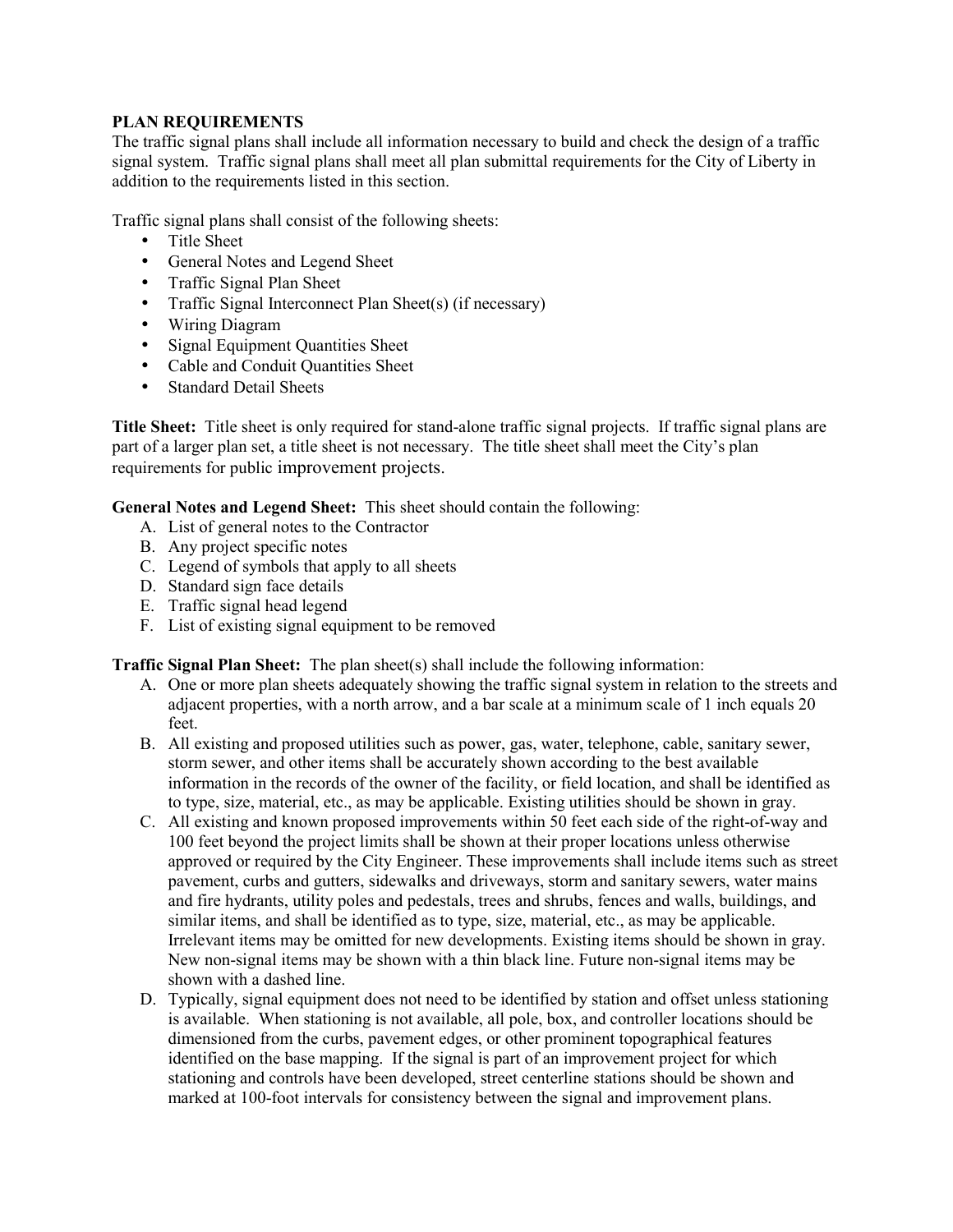E. Pushbutton location should be shown on a diagram to indicate the location of pushbuttons on signal poles in plan view. The diagram should include pole numbers and arrows adjacent to the pushbuttons to indicate the direction of crossing that is associated with the pushbutton.

**Traffic Signal Interconnect Plan Sheet:** If interconnect to an adjacent signal (or signals) is part of the design, a separate interconnect plan may be included. This plan should be at a minimum scale of 1 inch equals 50 feet and should identify all conduit and boxes necessary to provide a complete interconnect system. The plan should also include notes (and details, if necessary) identifying how connections will be made in each controller. The plan should include a quantity table indicating total length of conduit and wiring; as well as the total number of boxes.

**Wiring Diagram:** This sheet should include an overall schematic of the traffic signal system, including interconnect (if necessary). The type and size of each conduit run will be identified. The number and types of cables in the conduits will also be labeled. The sheet should also include the following:

- A. Signal Phasing Diagram
- B. Table of NEMA load switch assignments
- C. Table of flash operations

**Signal Equipment Quantities Sheet:** This sheet should contain the following:

- A. Signal pole table indicating mast arm length, signal head and equipment spacing along arms, equipment types, and foundations
- B. Pull boxes table
- C. Controller and miscellaneous equipment table
- D. Traffic signal phase timings

# **Cable and Conduit Quantities Sheet:** This sheet should contain the following:

- A. Conduit table, indicating size, type, and length for each run
- B. Cable table, indicating type and length between all equipment.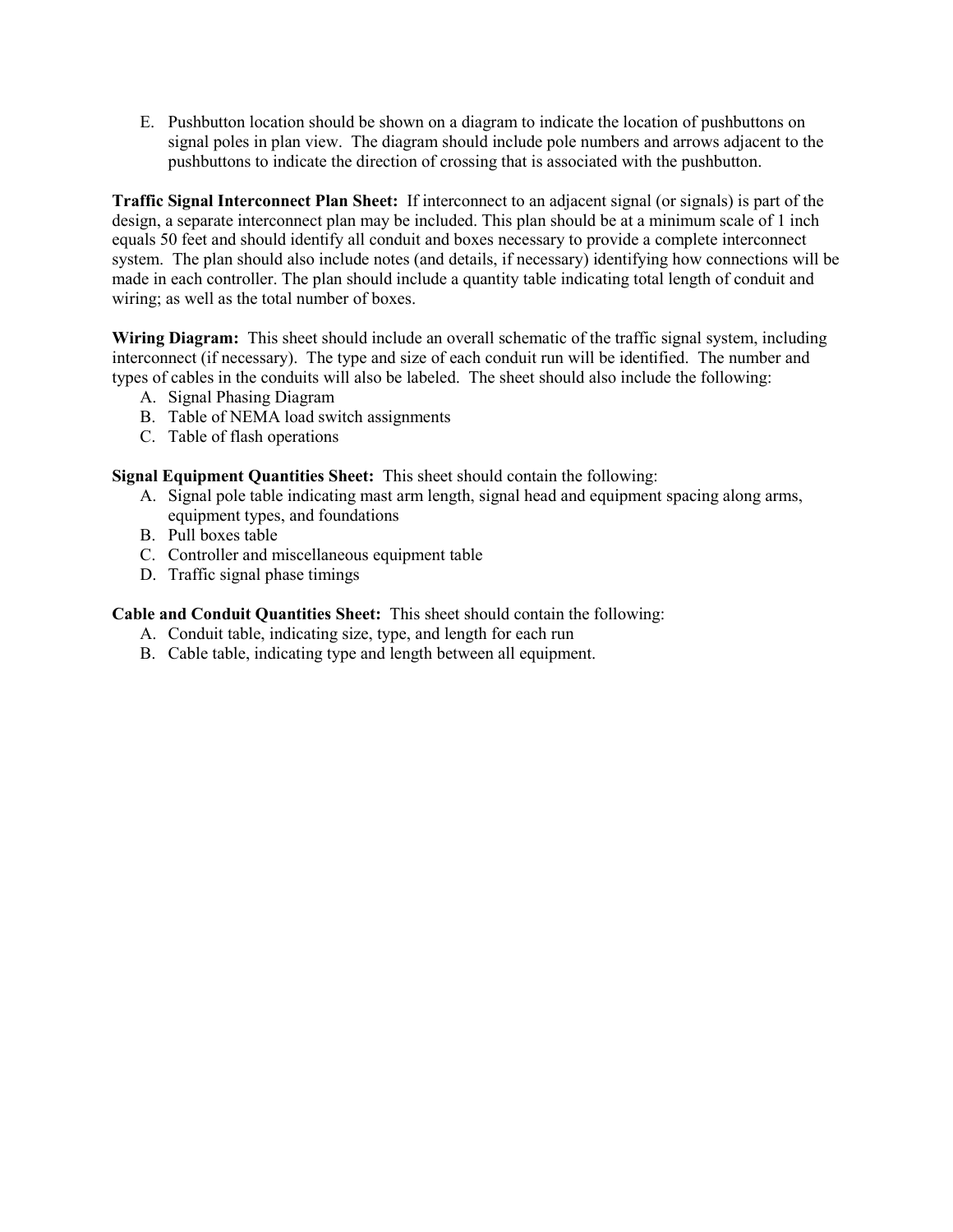# **TRAFFIC SIGNAL TIMING GUIDELINES**

The City has developed some typical signal timings and guidance that should be used when developing timings for traffic signals. In general, these guidelines are based on the Federal Highway Administration's Traffic Signal Timing Manual. They are as follows:

## **Minimum Green:**

|                       | Arterial Streets with<br>Speed Limit $> 40$ mph    | 10 to 15 seconds |
|-----------------------|----------------------------------------------------|------------------|
| <b>Through Phases</b> | Arterial Streets with<br>Speed Limit $\leq 40$ mph | 7 to 15 seconds  |
|                       | <b>Collector or Local Streets</b>                  | 5 to 10 seconds  |
| Left-Turn Phases      | Any Street Classification                          | 5 seconds        |

# **Maximum Green:**

|                       | Arterial Streets with<br>Speed Limit $> 40$ mph    | 40 to 60 seconds |
|-----------------------|----------------------------------------------------|------------------|
| <b>Through Phases</b> | Arterial Streets with<br>Speed Limit $\leq 40$ mph | 30 to 50 seconds |
|                       | <b>Collector or Local Streets</b>                  | 20 to 40 seconds |
| Left-Turn Phases      | Any Street Classification                          | 15 to 30 seconds |

#### **Passage:**

|                       | Speed Limit $> 40$ mph    | 3 seconds |
|-----------------------|---------------------------|-----------|
| <b>Through Phases</b> | Speed Limit $\leq 40$ mph | 2 second  |
| Left-Turn Phases      | Any Street Classification | 2 seconds |

**Yellow Change:** Calculated based on the following formula:

$$
Yellow Change = t + \frac{v}{2a + 64.4g} = 1.5 + \frac{v}{22.4 + 64.4g}
$$

- $t =$  Perception reaction time = 1.5 seconds
- v = Posted speed limit in feet/second
- $a = Deceleration rate = 11.2 feet/second<sup>2</sup>$
- $g =$  Grade in percent divided by 100

#### Additional Remarks:

- Minimum Yellow Change time should be 3 seconds, and the maximum should be 6 seconds.
- Grade is the average from the stop bar to the following distances:
	- o 100 feet for posted speed limits  $\leq 30$  mph
	- $\circ$  150 feet for posted speed limits = 35 mph
	- $\degree$  200 feet for posted speed limits = 40 mph
	- $\degree$  250 feet for posted speed limits = 45 mph
- Grade = 0 for grades of of  $-3\%$  to  $3\%$ .
- The speed for left-turn movements should be 20 mph.
- For protected/permissive phasing, the same Yellow Change time should be used for both approaches (i.e. opposing approaches). When determining the Yellow Change time, use the greatest value for opposing approaches.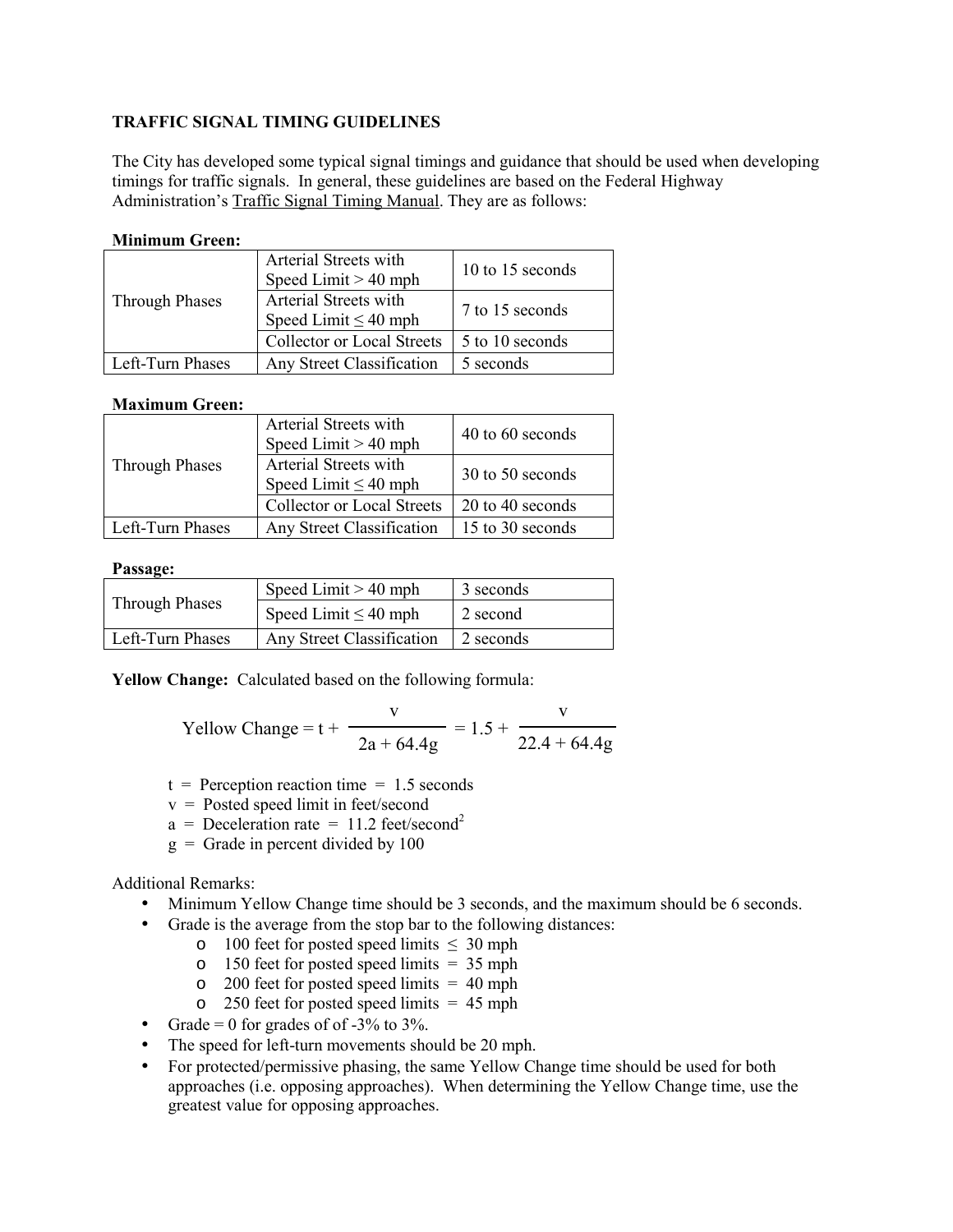**Red Clearance:** Calculated based on the following formula:

Red Clearance = w v

 $w =$  Width of intersection in feet. Measured from stop bar to near side of crosswalk

v = Posted speed limit in feet/second

Additional Remarks:

- Minimum Red Clearance time should be 1 second.
- The speed for left-turn movements should be 20 mph.
- Measure the width of the intersection for through and left-turn movements per Figures 1 and 2.
- For protected/permissive phasing, the same Red Clearance time should be used for both approaches (i.e. opposing approaches). When determining the Red Clearance time, use the greatest value for opposing approaches.



**Figure 1 – Measurement for Red Clearance Interval for Through Traffic**